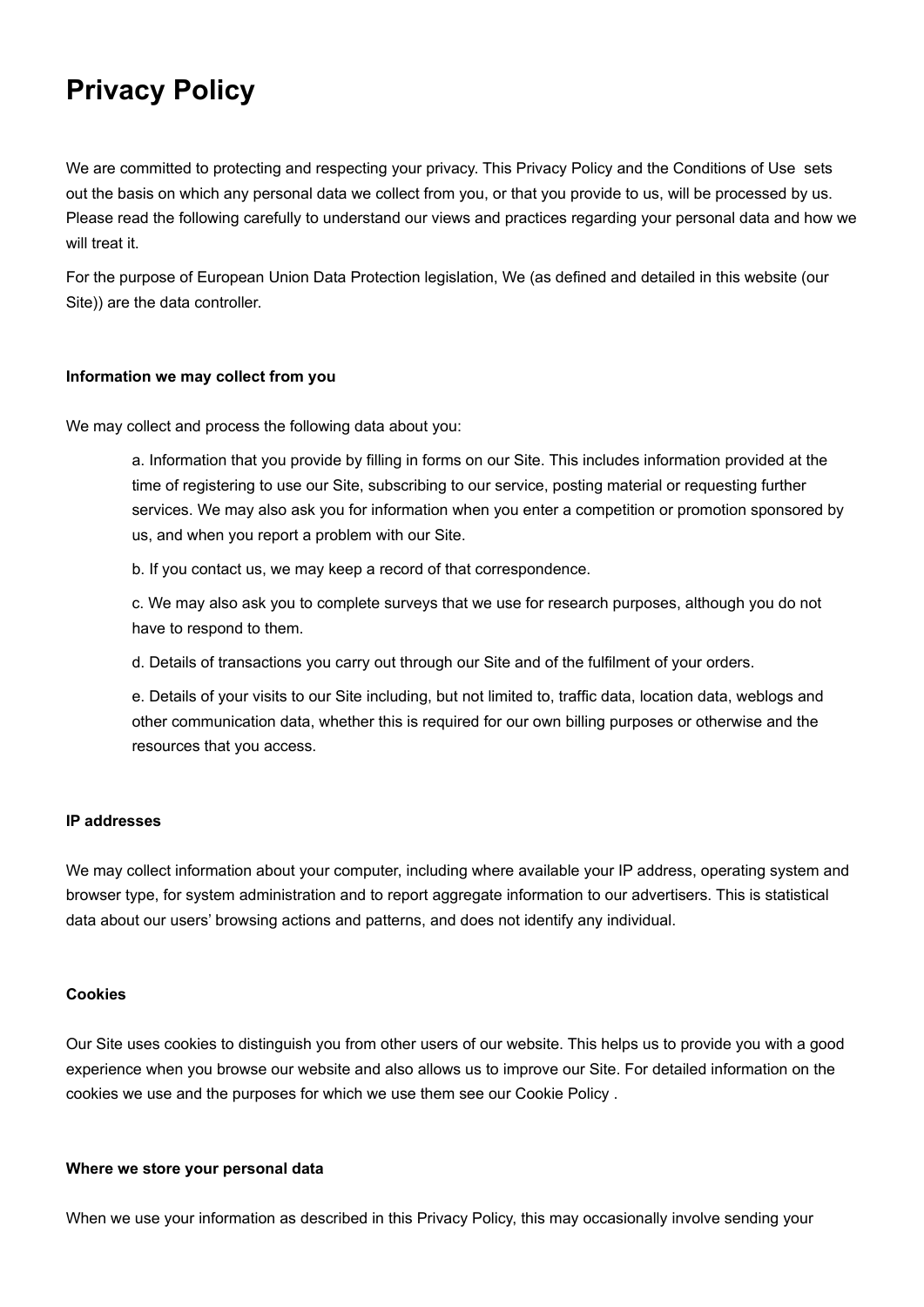information around the world (and in particular where you are located within the European Economic Area (EEA), this includes sending it outside the EEA). By providing us with your personal information, you agree that we may transfer, store and process your information in this manner.

Unfortunately, the transmission of information via the internet is not completely secure. Although we employ security measures designed to protect your personal data, we cannot guarantee the security of your data transmitted to our Site; any transmission is at your own risk. Once we have received your information, we will use strict procedures and security features to try to prevent unauthorised access.

## **Uses made of the information**

We use information held about you in the following ways:

a. To ensure that content from our Site is presented in the most effective manner for you and for your computer.

b. To provide you with information, products or services that you request from us or which we feel may interest you, where you have consented to be contacted for such purposes.

- c. To carry out our obligations arising from any contracts entered into between you and us.
- d. To allow you to participate in interactive features of our service, when you choose to do so.
- e. To notify you about changes to our service.

#### **Disclosure of your information**

We may disclose your personal information to:

a. any member of our Group of Companies (our subsidiaries, our ultimate holding company and its subsidiaries);

b. data processing companies, mailing houses and other third parties working on our behalf (whether directly or indirectly).

We may disclose your personal information to third parties:

a. In the event that we sell or buy any business, assets or shares, in which case we may disclose your personal data to the prospective seller or buyer of such business, assets or shares.

b. If we are under a duty to disclose or share your personal data in order to comply with any legal obligation, or in order to enforce or apply our terms and conditions; or to protect our rights, property, or safety, or those of our customers or others. This includes exchanging information with other companies and organisations for the purposes of fraud protection and credit risk reduction.

c. Every now and again, requests are received for information from government departments, the police and other enforcement agencies. If this happens, and there is a proper legal basis for providing your information, it will be provided to the organisation asking for it.

## **Access to information (this section only applies if We are based in the United Kingdom)**

Data Protection legislation gives you the right to access information held about you. Your right of access can be exercised in accordance with the law. Any access request may be subject to a fee of £10 to meet our costs in providing